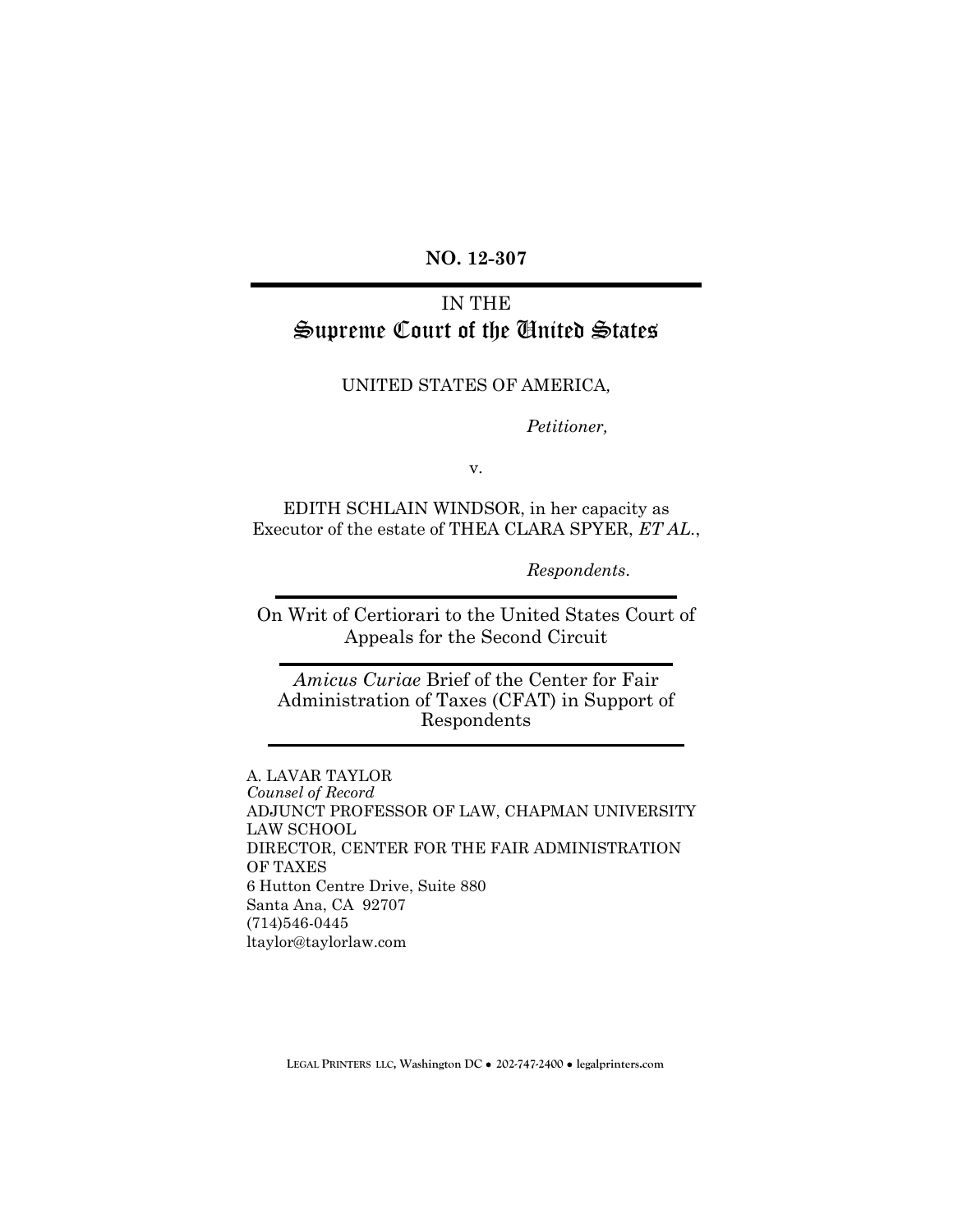# **TABLE OF CONTENTS**

| Courts and the Internal Revenue Service<br>$\mathbf{A}$<br>Have Traditionally Looked To State Law in<br>Determining Whether a Valid Marriage Exists |
|-----------------------------------------------------------------------------------------------------------------------------------------------------|
| DOMA Creates Horizontal Inequity and<br><b>B.</b>                                                                                                   |
| Under DOMA Same Sex Couples Who<br>C.<br>Are Validly Married Under State Law Are<br>Deprived of Benefits Under the Tax Laws10                       |
| D. Under DOMA The IRS Is Deprived of the<br>Ability to Deal with Abuses of the Tax                                                                  |

**LEGAL PRINTERS LLC, Washington DC** ! **202-747-2400** ! **legalprinters.com**

-i-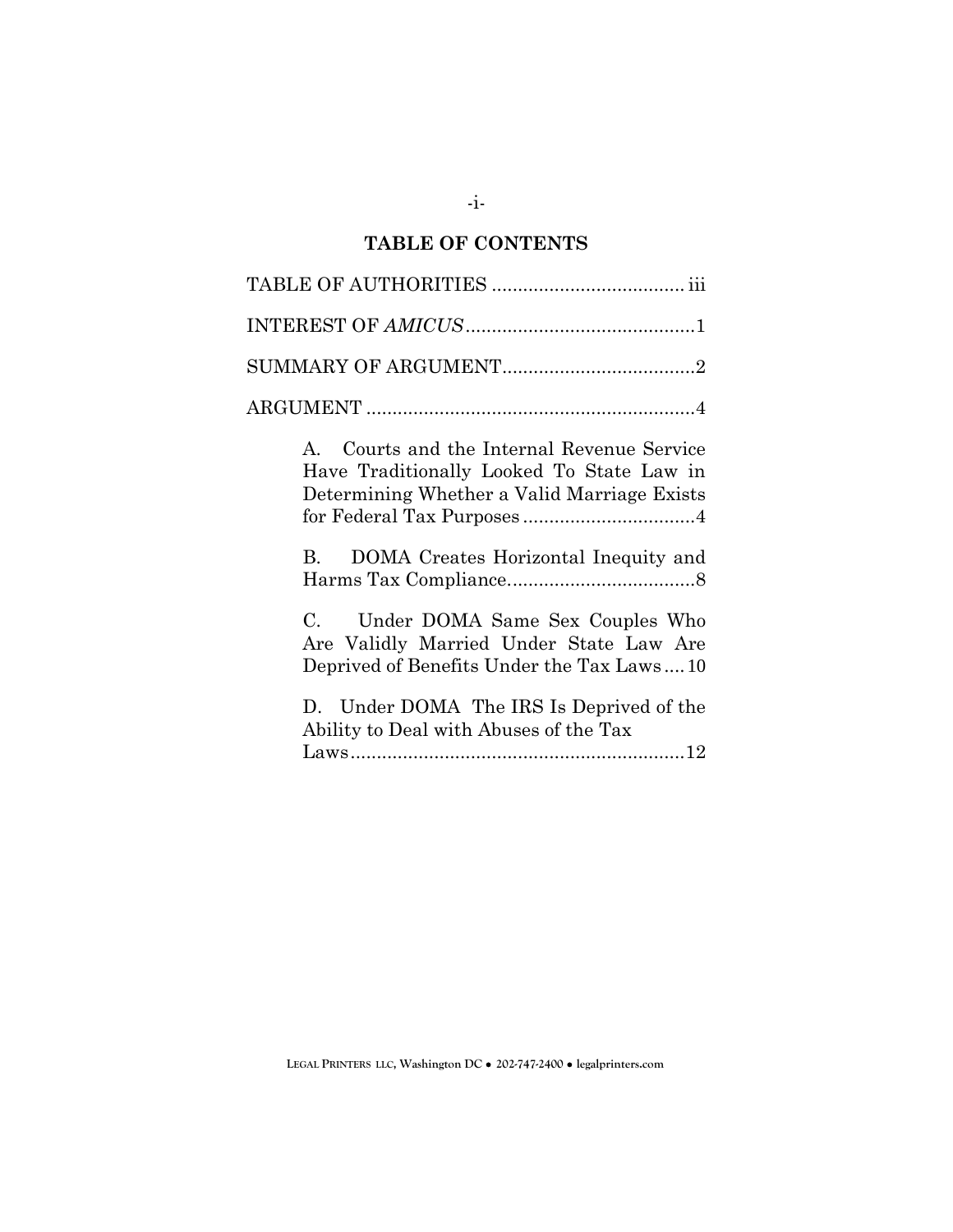E. Under DOMA, Where State Law Recognizes Same Sex Marriages and Bestows the Same Privileges and Obligations Under The Tax Laws on All Couples Who Are "Married" Under State Law, Same Sex Married Couples in these States Are Subject to Inconsistent Treatment By Federal and State Taxing Agencies ....................................13 CONCLUSION ..........................................................15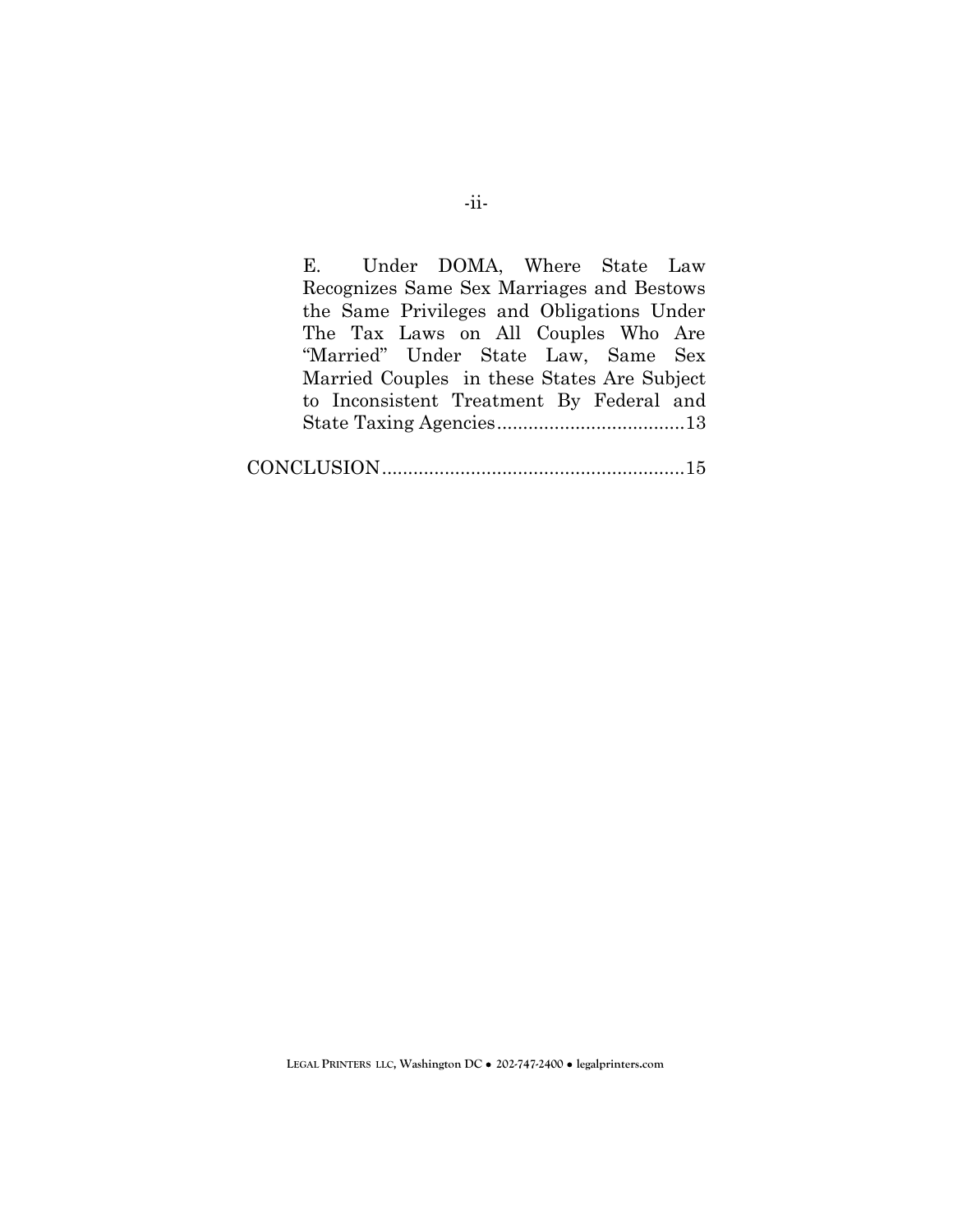## **TABLE OF AUTHORITIES**

# **Page(s)**

### **Cases**

|                 | Commissioner v. Evans,                                                                                 |
|-----------------|--------------------------------------------------------------------------------------------------------|
|                 | <i>Eccles v. Commissioner,</i> 19 T.C. 1049 (1953)<br><i>aff'd</i> , 208 F.2d 796 (4th Cir. 1953) 5, 7 |
|                 | <i>Estate of Goldwater,</i>                                                                            |
|                 | <i>Estate of Steffke v. Commissioner,</i><br>538 F.2d 730 (7th Cir. 1976), cert. denied,               |
|                 | Gaitan v. Commissioner,                                                                                |
|                 | Gersten v. Commissioner,                                                                               |
|                 | Glaze v. United States,                                                                                |
|                 | Nicholas v. Commissioner,                                                                              |
| Poe v. Seaborn, |                                                                                                        |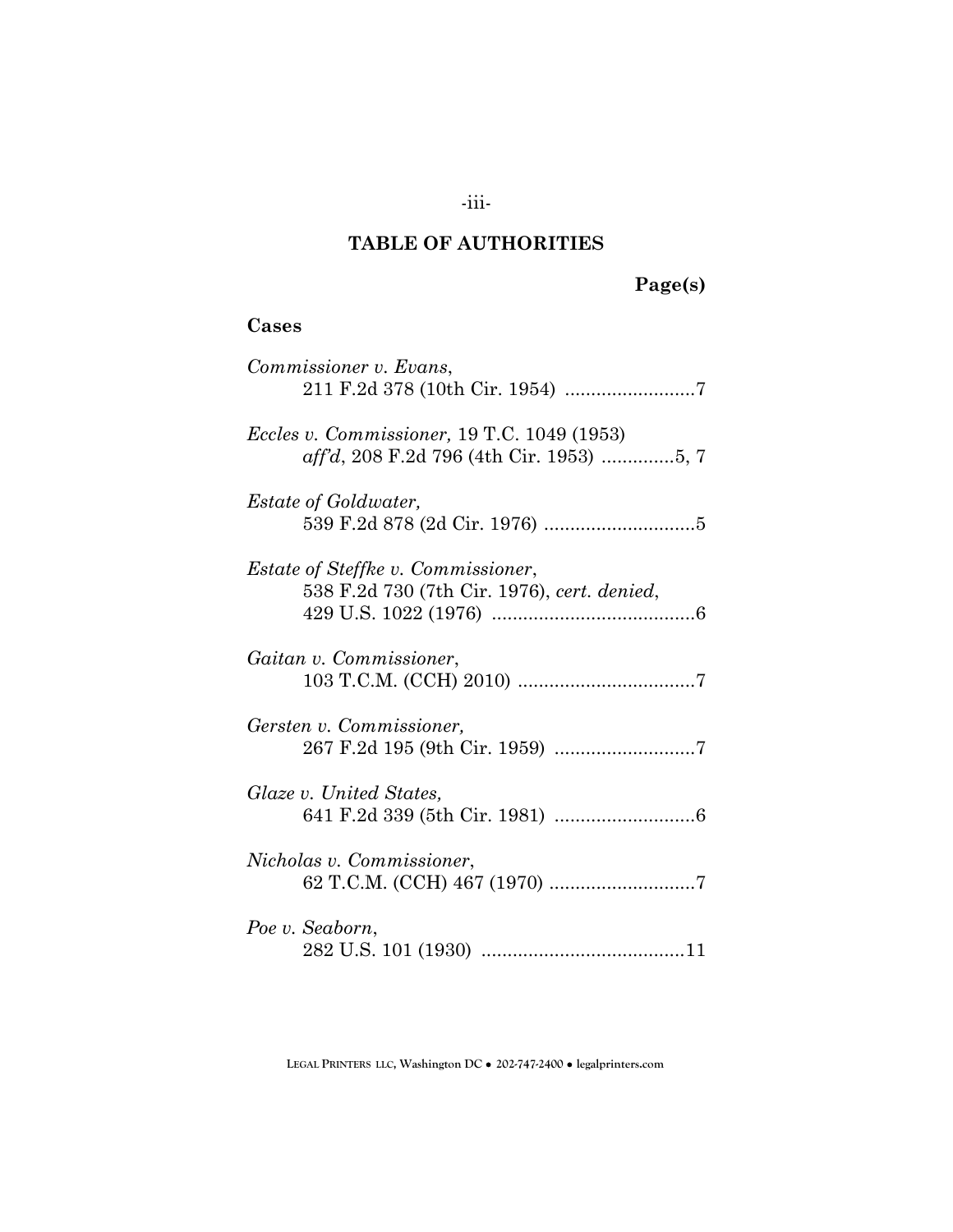| Ross v. Commissioner.,     |
|----------------------------|
| Schmidt v. Commissioner,   |
| United States v. Mitchell, |

#### **Statutes**

26 U.S.C.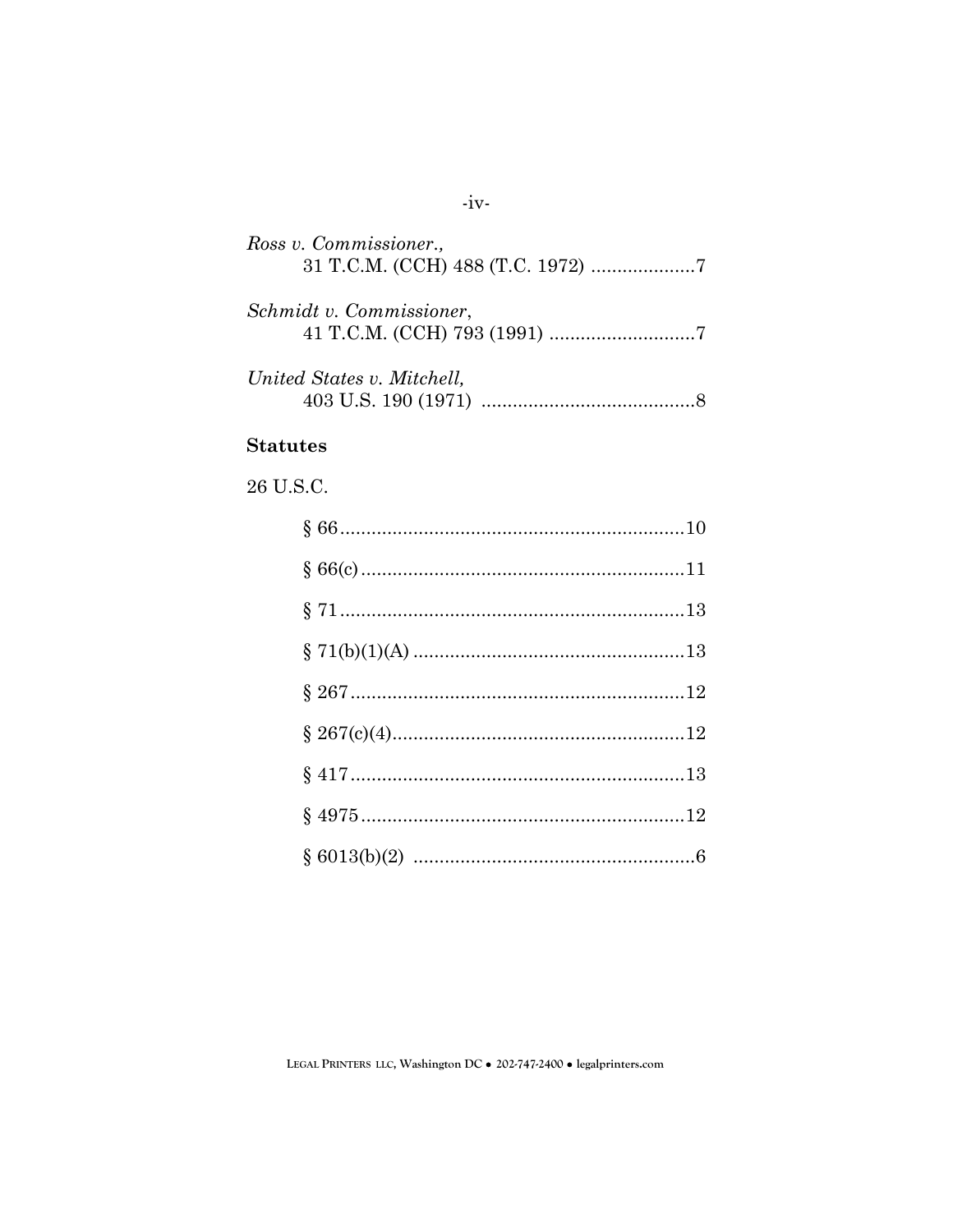## **Other Authorities**

Defense of Marriage Act in 1996 ......................*passim*

IRS Revenue Ruling 58-66, 1958-1 C.B. 60 ...............8

http://www.irs.gov/Retirement-Plans/Plan-Participant,-Employee/Retirement-Topics--- Beneficiary (last viewed Feb. 28, 2013) ..................10

#### -v-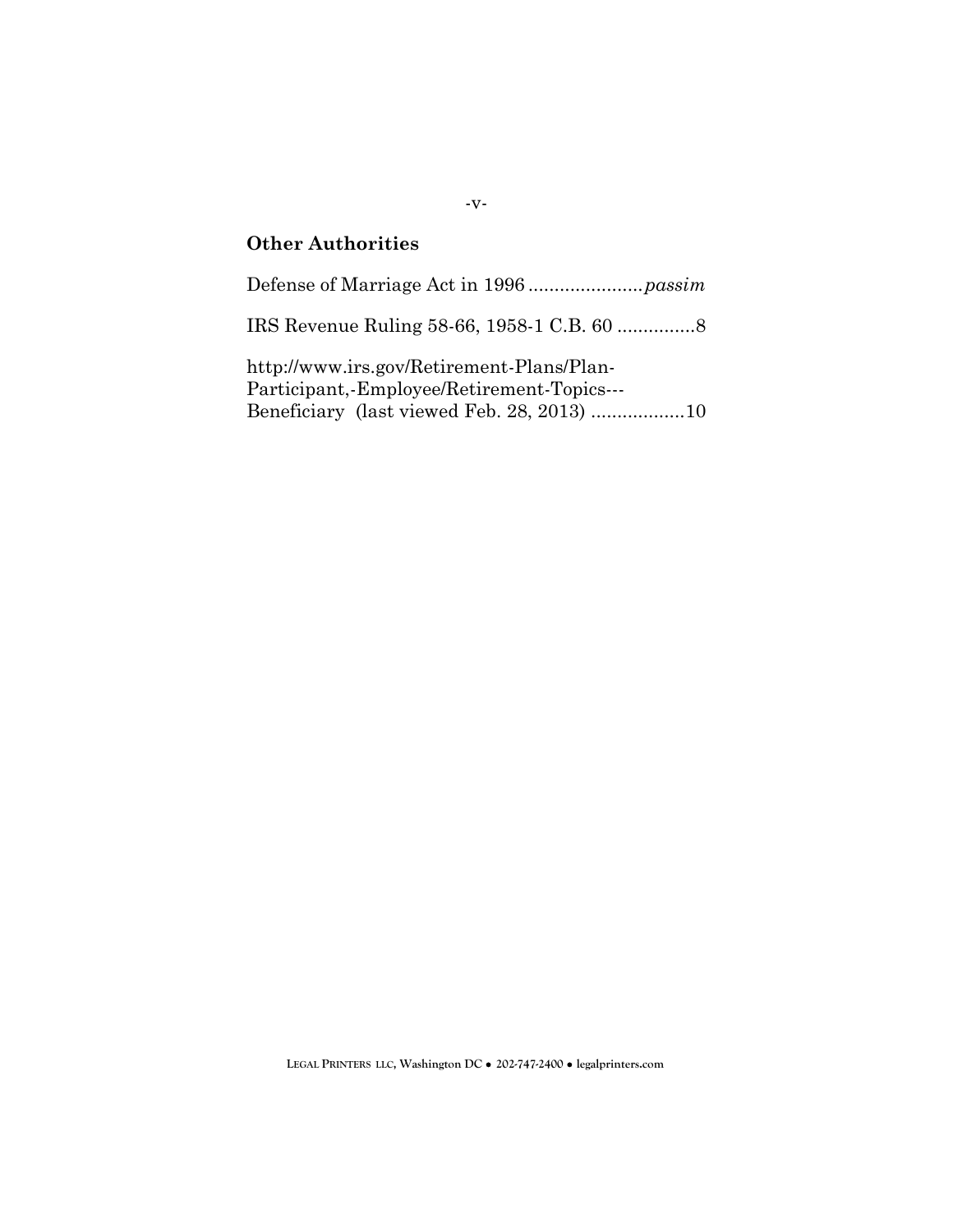#### **INTEREST OF** *AMICUS*

*Amicus* Center for the Fair Administration of Taxes ("CFAT") is a section 501(c)(3) non-profit organization seeking to promote fairness in the administration of the tax laws to taxpayers as a whole. Currently, the primary means utilized to achieve this goal is through the filing of briefs as *amicus curiae* in tax-related cases throughout the United States. CFAT works jointly with the Chapman University School of Law Appellate Tax Clinic, offering law students the opportunity to assist in the preparation of the *amicus curiae* briefs filed by CFAT. CFAT acknowledges the valuable assistance provided by Roman Macias, a J.D. Candidate at the Chapman University School of Law, in drafting this Brief. A. Lavar Taylor, the Director for CFAT and Adjunct Professor of Law at Chapman Law School, has over 31 years of experience in the handling of civil and criminal tax controversies, both in government and in private practice.<sup>1</sup>

*Amicus* is filing this brief in support of Respondent Edith Windsor to demonstrate that, for purposes of determining whether a person is "married" or "not married" under the federal income tax laws, Courts have traditionally looked to state

 $\overline{a}$ 

<sup>1</sup> No person other than the named *amicus* or their counsel authored this brief or provided financial support for this brief. This *Amicus* Brief is being filed with the blanket consent filed by all parties other than Edith Windsor. Counsel for Edith Windsor consented to the filing of this Brief via email.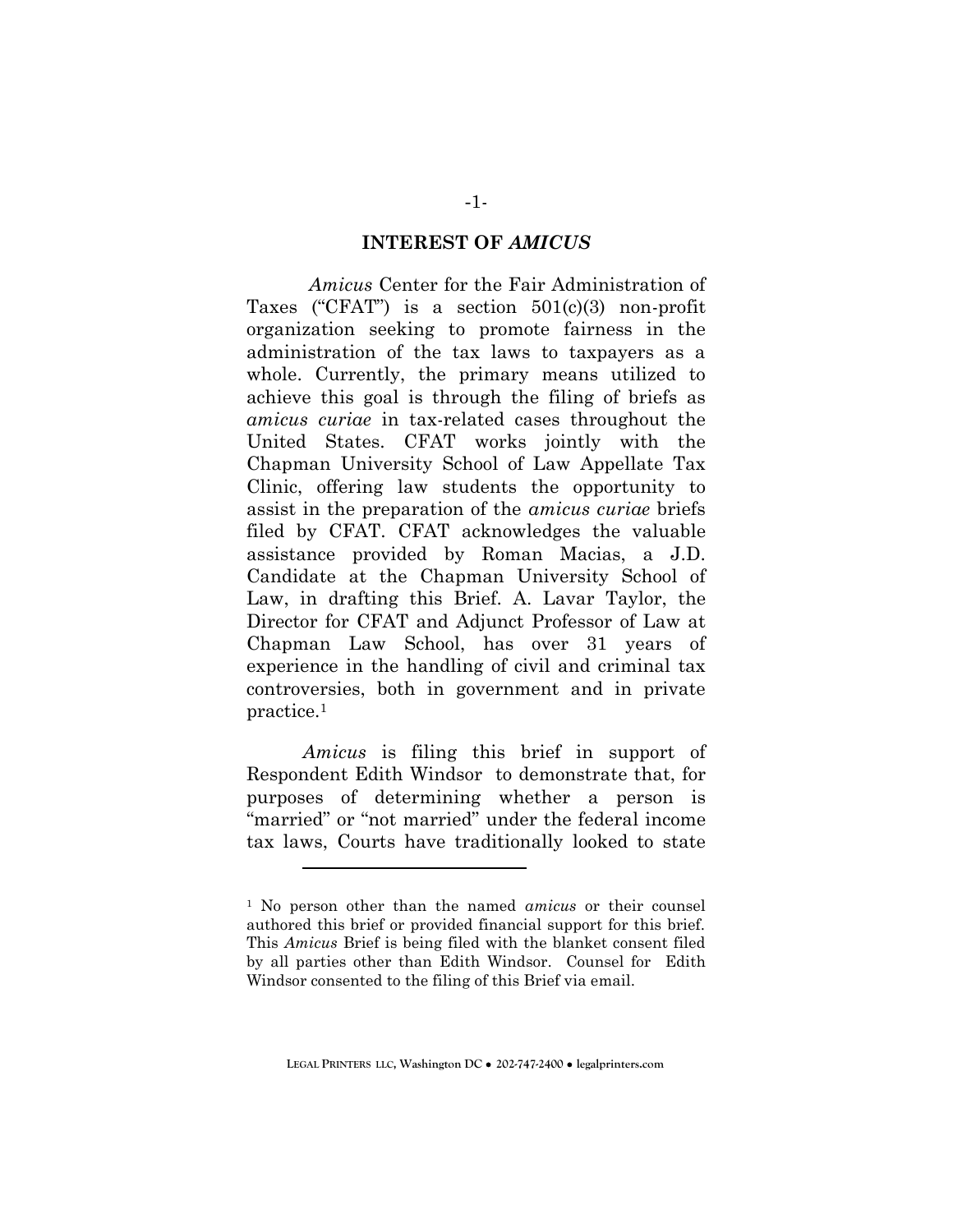law to determine whether a valid marriage exists. *Amicus* also discusses the practical problems that will continue to result in the administration of the federal tax laws if section 3 of the Defense of Marriage Act (DOMA) is held to be constitutional.

Determining whether a person is "married" or "not married" for purposes of the federal tax laws has consequences far beyond those at stake in the present case. The term "spouse" appears in over 170 different sections of the Internal Revenue Code. These Code sections deal with a wide variety of subjects, including a) the avoidance of income tax and gift tax consequences for transfers of property between "spouses" b) the avoidance of income tax consequences for transfers of funds held in retirement accounts to a "spouse" or former "spouse," c) the imposition of excise taxes on persons such as the "spouses" of certain persons, d) taxation of alimony payments made to "spouses" and former "spouses," e) the taxation of income derived by Native Americans from exercise of fishing rights through a qualified entity owned by a Native American and his or her "spouse," and f) establishing a retirement annuity for Tax Court Judges and their surviving "spouse." Thus, the effect of DOMA on the question of whether a person is considered "married" for purposes of the federal tax laws is extremely far reaching.

### **SUMMARY OF ARGUMENT**

Courts and the Internal Revenue Service (IRS) have traditionally looked to state law to determine whether an individual is "married" or "not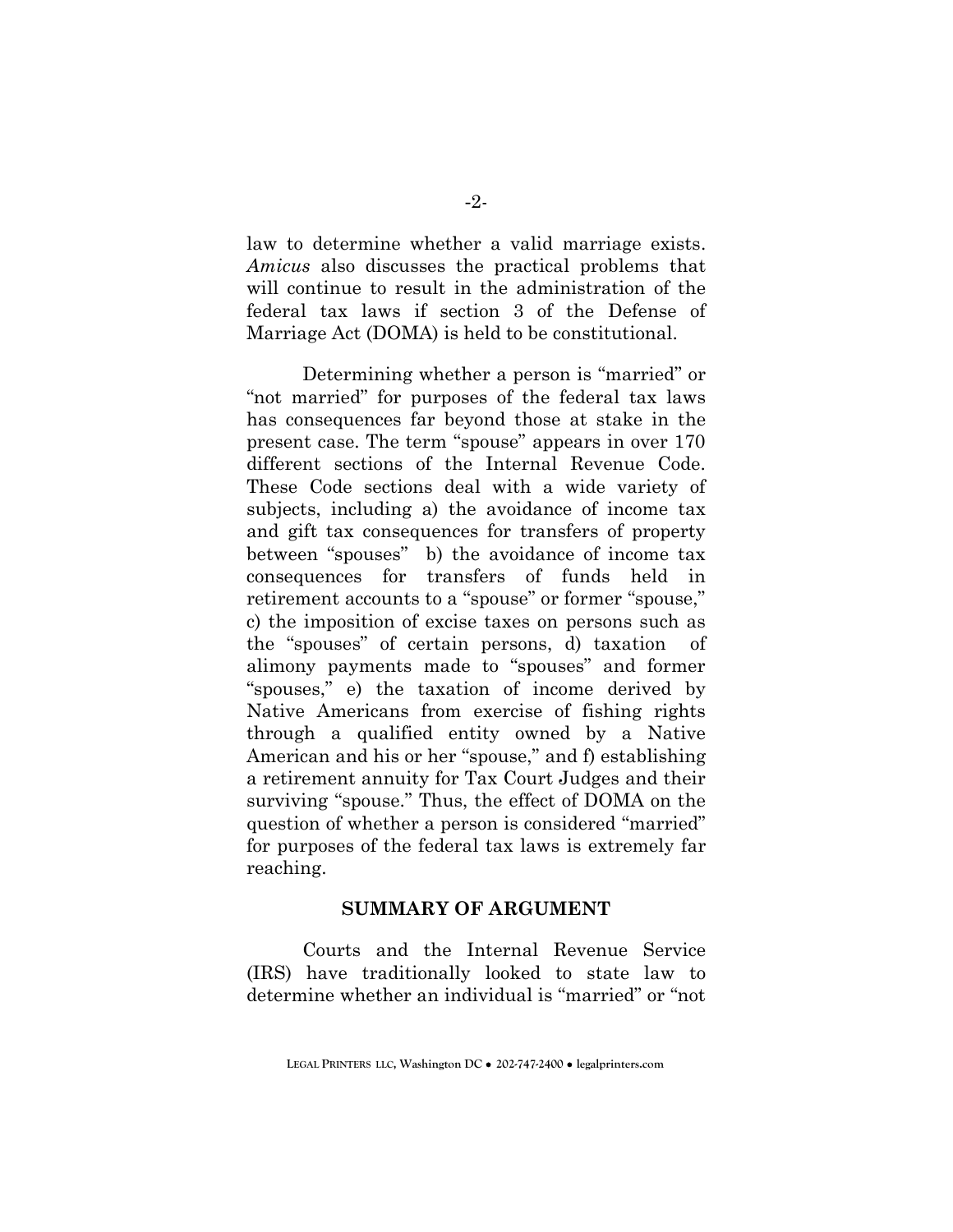married" for purposes of the administration of the tax laws. This is true in a variety of contexts. Thus, whenever a same sex couple has or had a valid marriage under state law. DOMA requires results under the Internal Revenue Code that are inconsistent with the results for other identically situated opposite sex couples who have or had a valid marriage under state law. DOMA thus compels outcomes under the Internal Revenue Code that are completely at odds with a long tradition of looking to state law to determine the validity of a marriage for federal income tax, gift tax and estate tax purposes.

The inconsistent results under DOMA create a number of difficulties. First, there is a lack of horizontal equity with respect to couples who are (or were) validly married under state law. The mere lack of horizontal equity discourages compliance with the tax laws. Second, same-sex couples who are (or were) validly married under state law are deprived of "tax benefits" that are available to other couples who are (or were) validly married under state law.

Third, the IRS is hamstrung in preventing abuses of the tax laws where enforcement of these abuses is linked to the status of a person as another person's "spouse." Finally, where state law recognizes same sex marriages and bestows the same privileges and obligations under the tax laws on all couples who are "married" under state law, same sex married couples in these states will be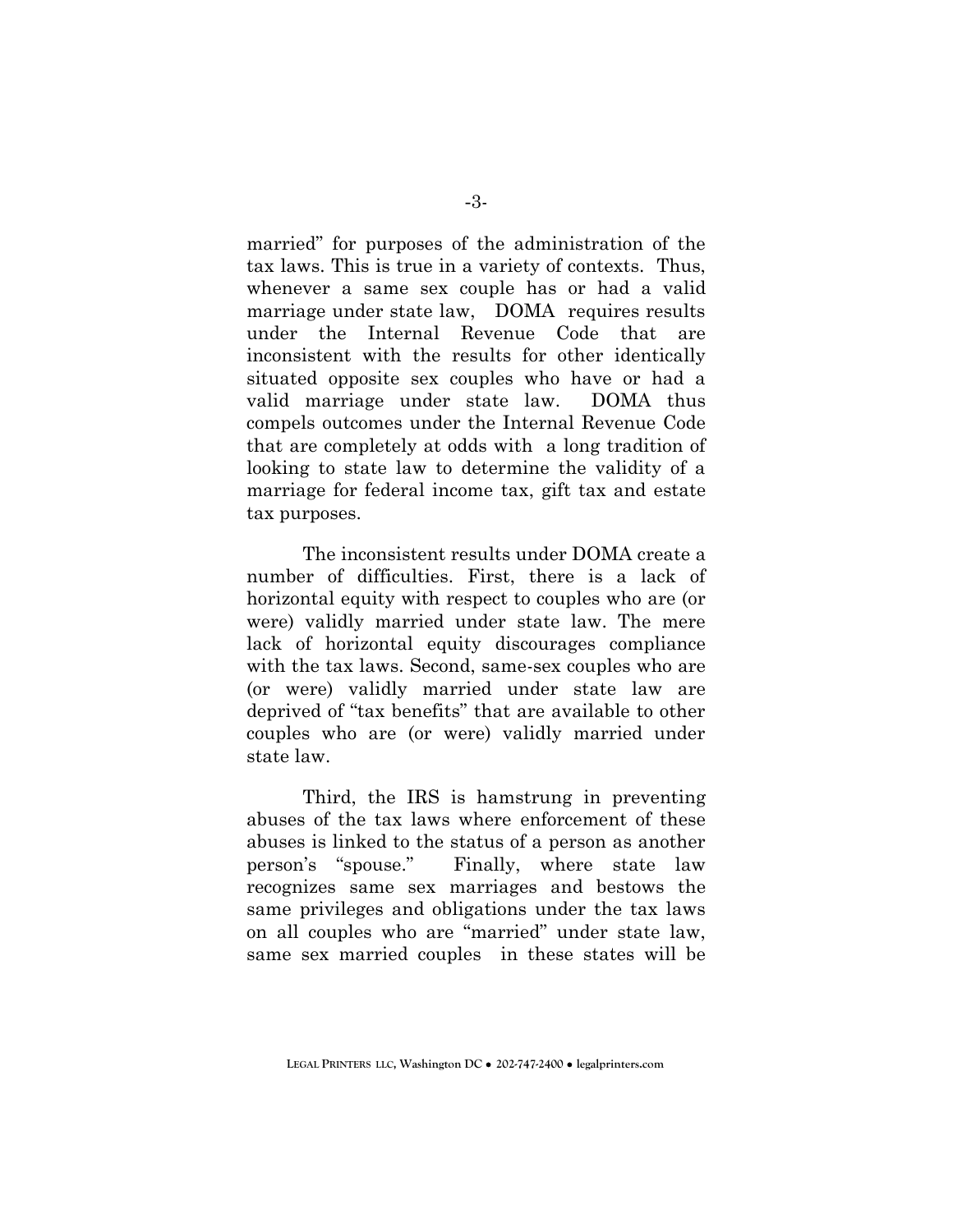subject to inconsistent treatment by federal and state taxing agencies.

CFAT urges this Court to uphold the ruling of the Second Circuit in order to avoid the numerous problems that will continue to result in the administration of the tax laws under DOMA.

#### **ARGUMENT**

**A. Courts and the Internal Revenue Service Have Traditionally Looked To State Law in Determining Whether a Valid Marriage Exists for Federal Tax Purposes** 

Prior to the enactment of DOMA, it was well established that the status of an individual as "married" or "not married" for purposes of the Internal Revenue Code and federal tax administration depended on whether that individual was validly "married" under applicable state law. While federal law establishes the obligations and privileges for married individuals under the tax laws, the status of individuals as "married" or "not married" for purposes of tax administration was always determined by looking to state law. This created certainty and uniformity in the application of federal tax laws for all persons living in a particular state. Each state was allowed to determine when a person was married, and that determination was respected by the IRS in the administering of the tax laws.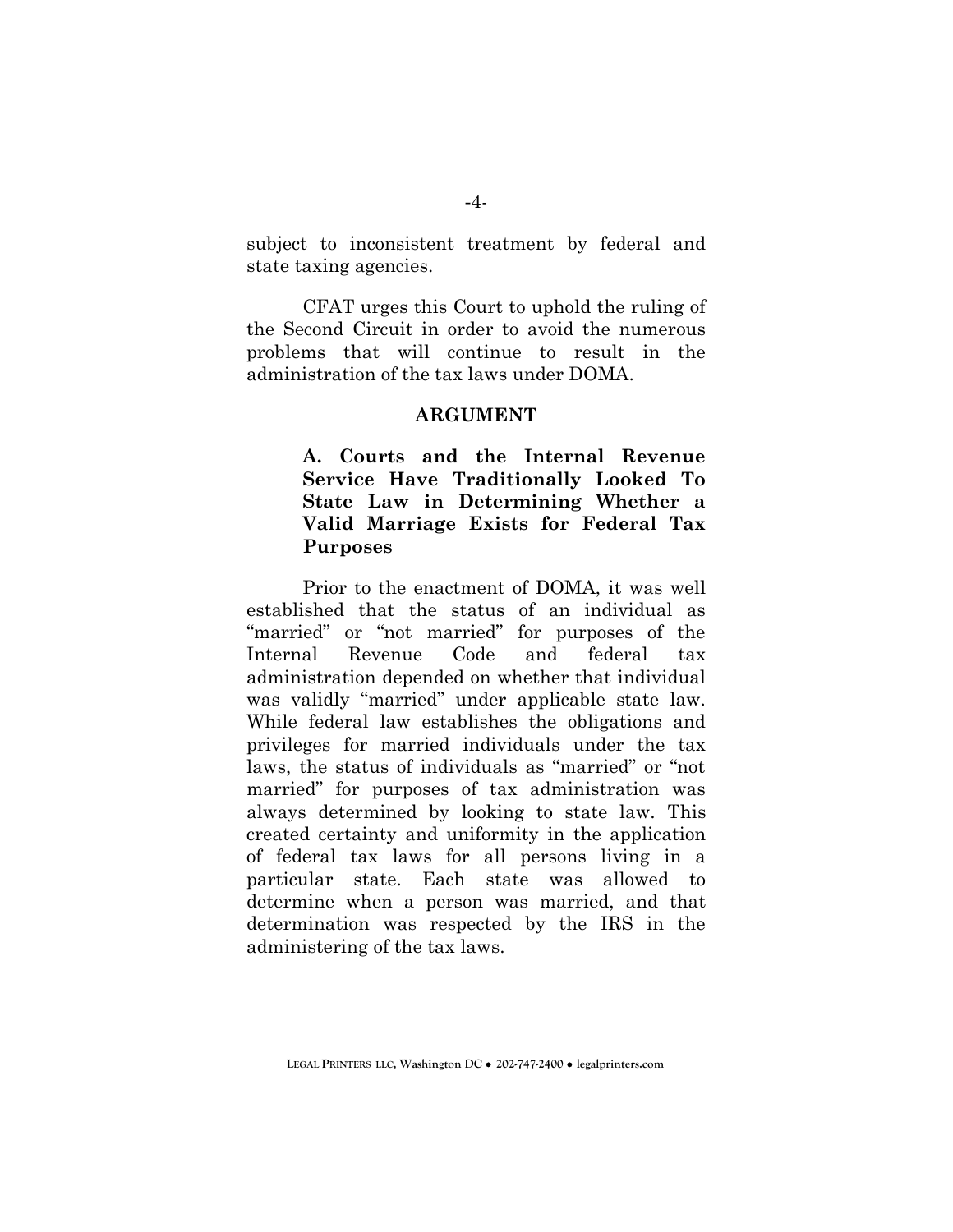There is a wide variety of judicial decisions which illustrate how this principle has operated in practice. In 1953, the Fourth Circuit affirmed a Tax Court decision that plainly and unambiguously stated that "Marriage, its existence and dissolution, is particularly within the province of the states." *Eccles v. Commissioner*, 19 T.C. 1049, 1051 (1953) *aff'd*, 208 F.2d 796 (4th Cir. 1953). In *Eccles*, the taxpayer was divorced under an interlocutory decree on August 2nd, 1949, but the divorce became final six months later. The taxpayer filed a joint return for 1949, and the Commissioner assessed a deficiency, claiming that the taxpayer was not allowed to file a joint return because he was no longer married as of August 2nd, 1949.

The Fourth Circuit held for the taxpayer. The Court stated that, because the laws of the state provided that the type of decree entered did not end a marriage until after the close of the taxpayer year in question, the taxpayer was entitled to file a joint return for 1949. *Id*.

Since the decision in *Eccles*, multiple Courts of Appeal have reiterated the principle that state law determines whether a valid marriage existed for purposes of administering the tax laws. In 1976, the Second Circuit affirmed a Tax Court decision, holding that, in determining whether an individual qualifies as a "surviving spouse" for purposes of federal estate tax law, "there is no alternative but to follow the law of the state" where the individual is domiciled. *Estate of Goldwater v. Commissioner,* 539 F.2d 878, 881 (2d Cir. 1976). The issue decided in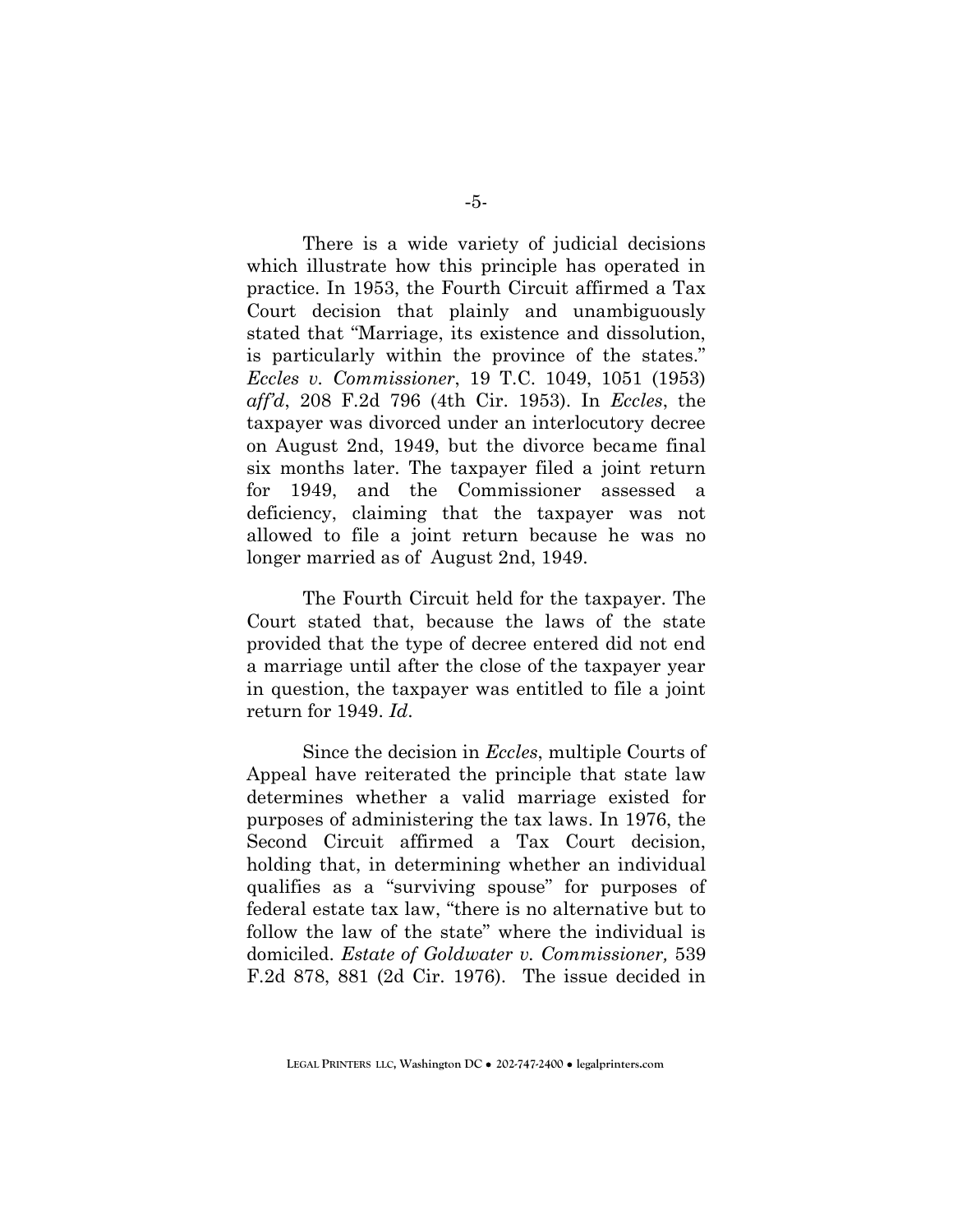*Goldwater* is the same issue presented here, without the overlay of DOMA.

In *Estate of Steffke v. Commissioner*, 538 F.2d 730 (7th Cir. 1976), *cert. denied*, 429 U.S. 1022 (1976), the Seventh Circuit looked to state law to determine whether a Mexican divorce should be recognized for federal estate tax purposes. The Court held that, because the Mexican divorce was not recognized by state law, the decedent's "new spouse," whom he had "married" after the Mexican divorce, was not the decedent's wife. Thus, the "new spouse" could not qualify for an estate tax marital deduction.

The Fifth Circuit similarly acknowledged that state law controls whether a person was married for purposes of administering the federal tax laws in *Glaze v. United States*, 641 F.2d 339 (5th Cir. 1981). *Glaze* addressed the ability of a putative surviving spouse to elect to file a joint return with the decedent. At the time of the decedent's death, a proceeding was instituted in State Court to determine whether the decedent was married at the time of death.

After the court proceeding determined that the decedent was in fact married, the administrator filed an amended joint tax return. The United States argued that the three-year statute of limitations for filing an amended joint return under Internal Revenue Code § 6013(b)(2) had run. The Court, in addition to holding that this limitations period only applied to married taxpayers who previously filed separate returns, held that the "decedent's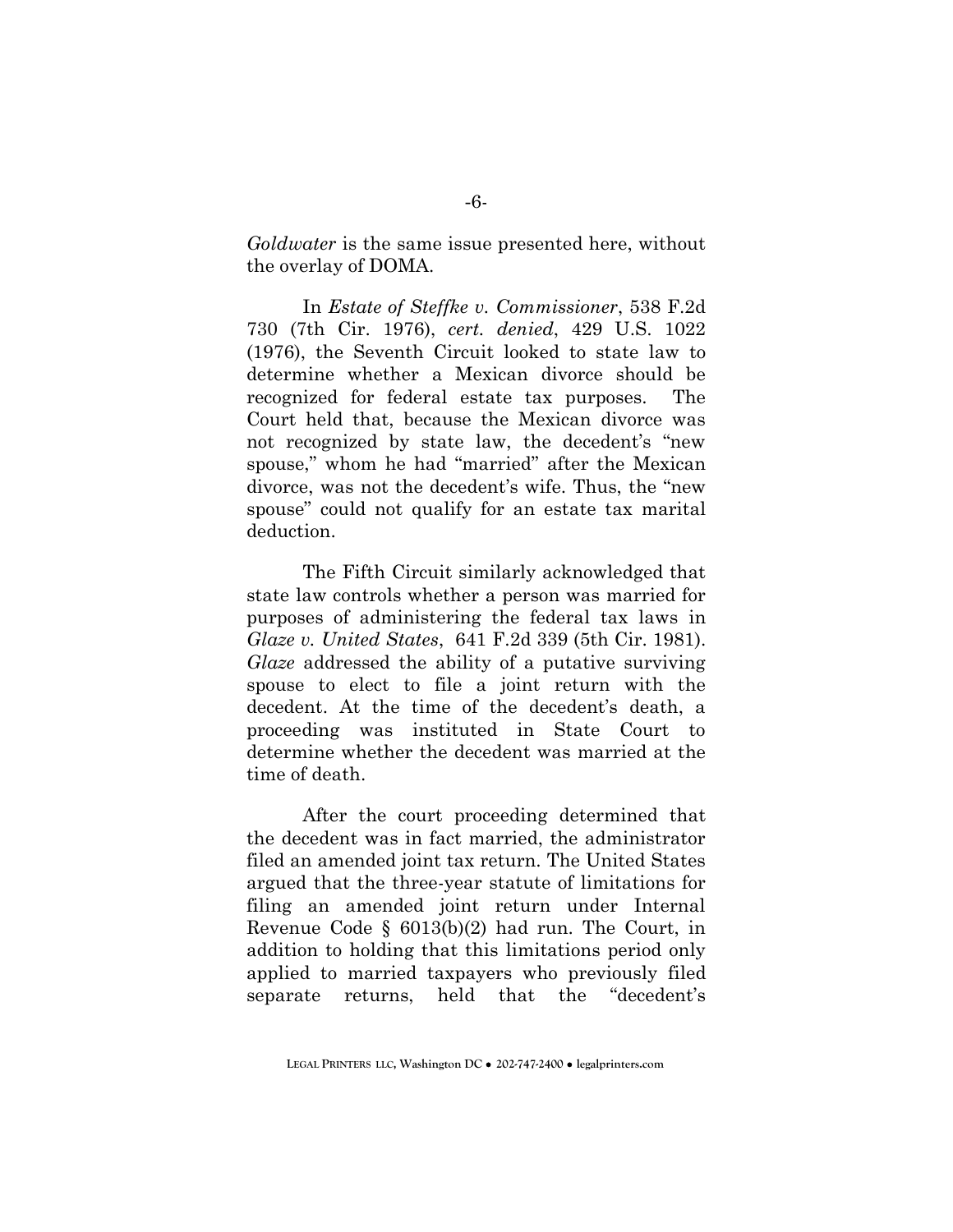administrator could not have filed a joint return within the meaning of §6013(b)(2)" before state law could determine whether the decedent was in fact married at the time of death. *Id*. at 341.

The Ninth Circuit held, in *Gersten v. Commissioner,* 267 F.2d 195 (9th Cir. 1959), that a person could not file a joint federal income tax return because his Mexican divorce was not recognized as valid under California law.

The Tenth Circuit likewise affirmed a Tax Court decision in applying the principle discussed in *Eccles*. *See Commissioner v. Evans*, 211 F.2d 378, 379 (10th Cir. 1954) (Holding that since the taxpayer wife was not divorced under state law, income received by her under an interlocutory divorce decree did not constitute taxable income).

Lower courts have likewise relied upon state law to determine the marital status of an individual in various contexts for purposes of administering the federal tax laws. *See, e.g., Schmidt v. Commissioner*, 41 T.C.M. (CCH) 793 (1991) (Court looked to Texas law to determine whether there was a valid marriage and thus whether the taxpayer was required to report income generated by putative community property), *Nicholas v. Commissioner*, 62 T.C.M. (CCH) 467 (1970) (Taxpayer not allowed to claim his putative spouse as a dependent because Utah did not recognize common law marriage), *Ross v. Commissioner*, 31 T.C.M. (CCH) 488 (1972) (Taxpayer allowed to claim putative spouse and her parents as dependents because the District of Columbia recognized common law marriage), and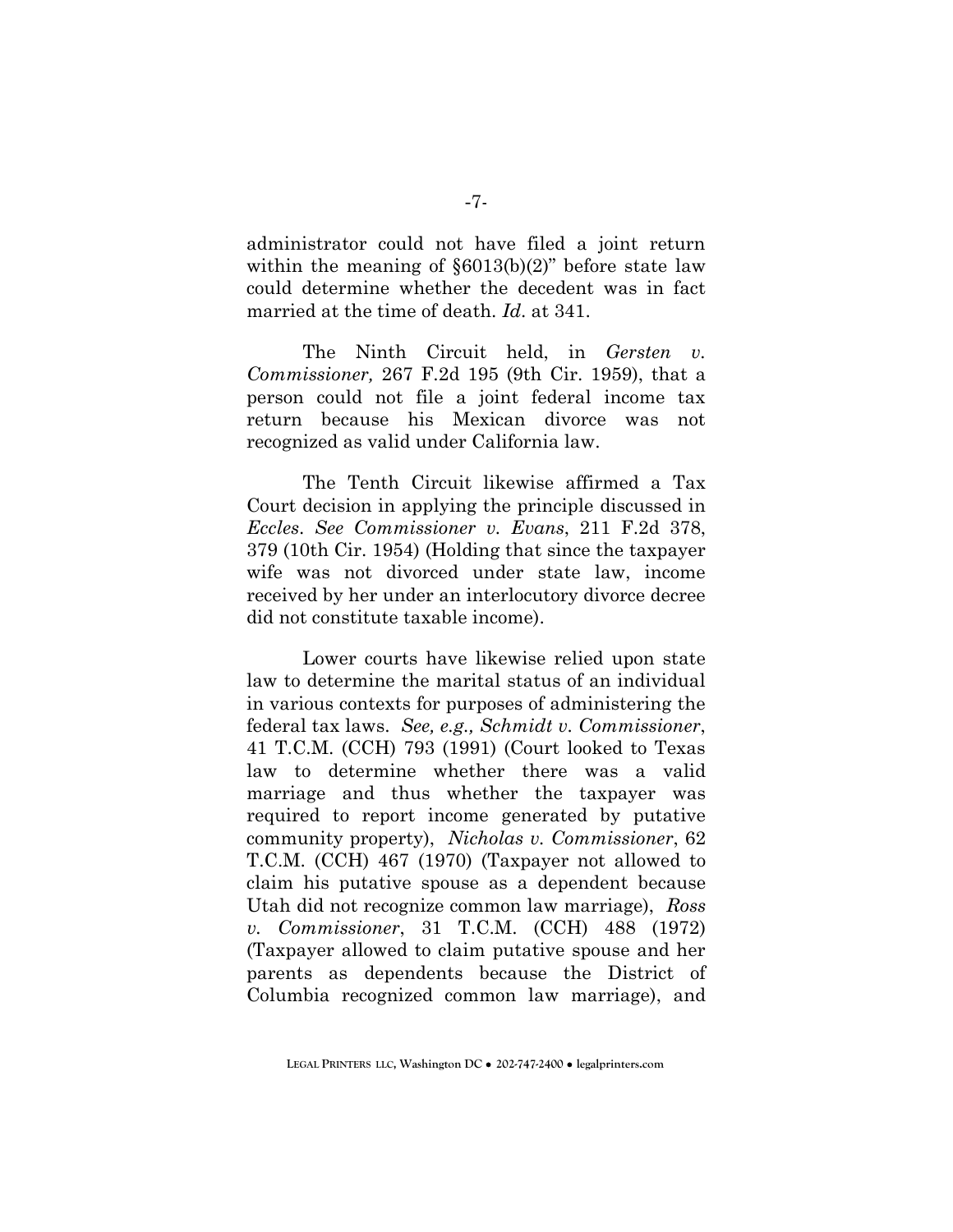*Gaitan v. Commissioner*, 103 T.C.M. (CCH) 2010) (Court looked to state law to determine marital status for purposes of deciding whether to allow competing claims for "innocent spouse" relief under the Code).

This Court has looked to state law for purposes of determining which spouse must report community property income on their federal income tax return. *United States v. Mitchell*, 403 U.S. 190, 197 (1971).

The IRS itself has administratively announced that state law determines the marital status of individuals under the Internal Revenue Code. See Revenue Ruling 58-66, 1958-1 C.B. 60 ("the marital status of individuals as determined under state law is recognized in the administration of the Federal income tax laws").

In sum, the result reached by the Second Circuit below is consistent with the historical approach applied by the IRS and by the courts, including this Court, in administering federal tax laws. The application of DOMA to the facts of this case would run counter to this historical approach.

### **B. DOMA Creates Horizontal Inequity and Harms Tax Compliance**

Under DOMA, couples who are validly married under local law are treated differently under the federal tax laws. That is illustrated by the significant financial difference between the two possible outcomes of the present case. If the estate of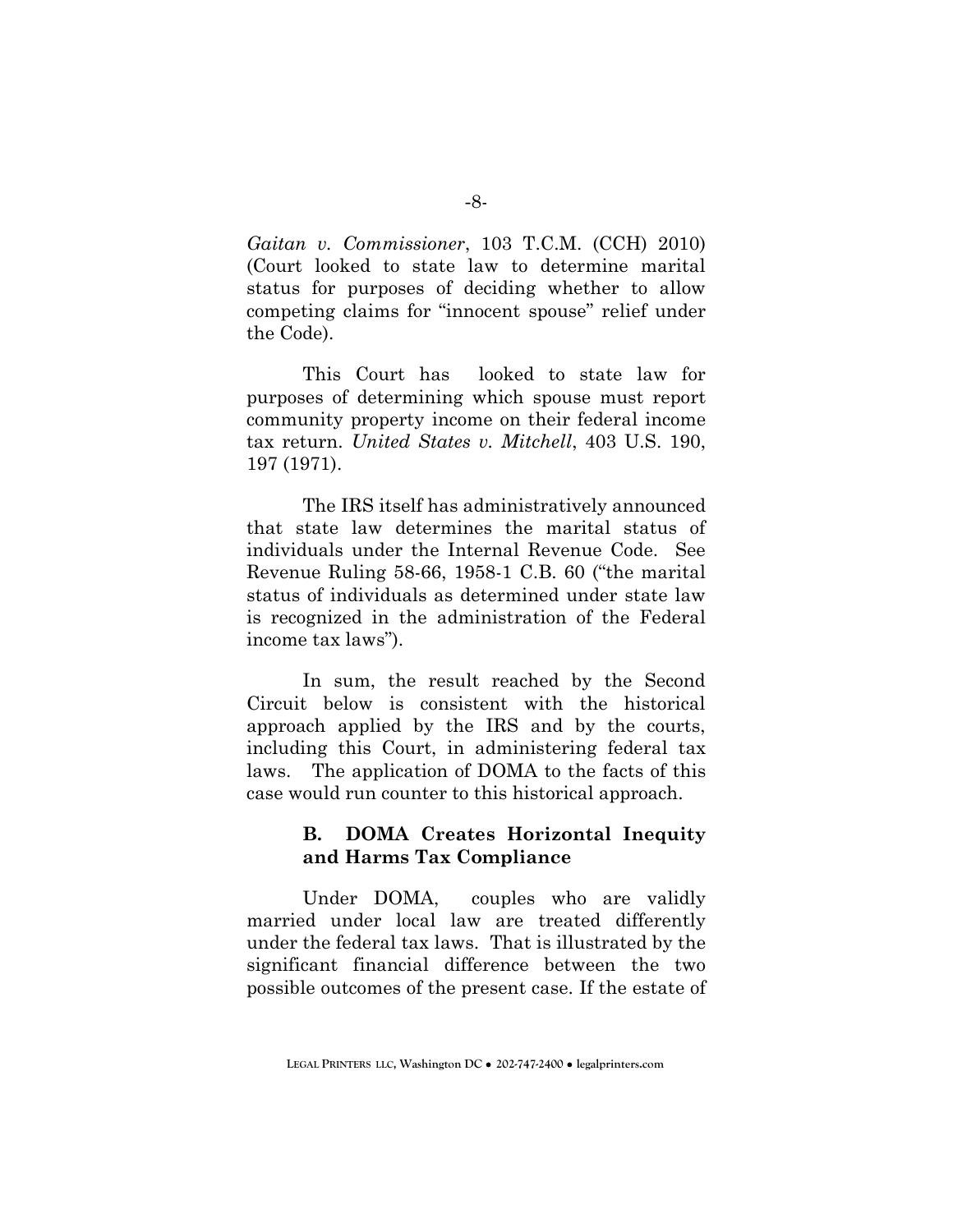Ms. Spyer (Ms. Windsor's deceased spouse) is deprived of the same marital deduction which is available to the estates of decedents who were married to a person of the opposite sex, Ms. Spyer's estate will be deprived of a significant sum of money.

Where a state has chosen to recognize a marriage, different tax treatment under the federal tax laws based on different "types" of marriages which are nevertheless valid under state law creates significant horizontal inequities. Based on the personal observations of counsel for *amicus*, who has over 30 years of experience in dealing with taxpayers who have fallen out of tax compliance, these horizontal inequities will, over time, do damage to the voluntary compliance system which is the very foundation of our system of taxation.

The IRS regularly depends upon taxpayers to voluntarily comply with tax laws. The IRS is only able to audit a tiny fraction of filed tax returns to verify that taxpayers are complying with the tax laws. Perceived unfairness in the administration of the tax laws, *i.e.*, treating similarly situated taxpayers differently, will over time damage voluntary tax compliance, to the detriment of all.

The adverse effects on the voluntary compliance system of treating a marriage that is valid under local law as being non-existent for federal tax purposes merely because both spouses are atheists, are Muslims, are autistic, are lefthanded or are of mixed ethnic backgrounds are not difficult to imagine. Where a state recognizes that a marriage is valid, and the IRS treats some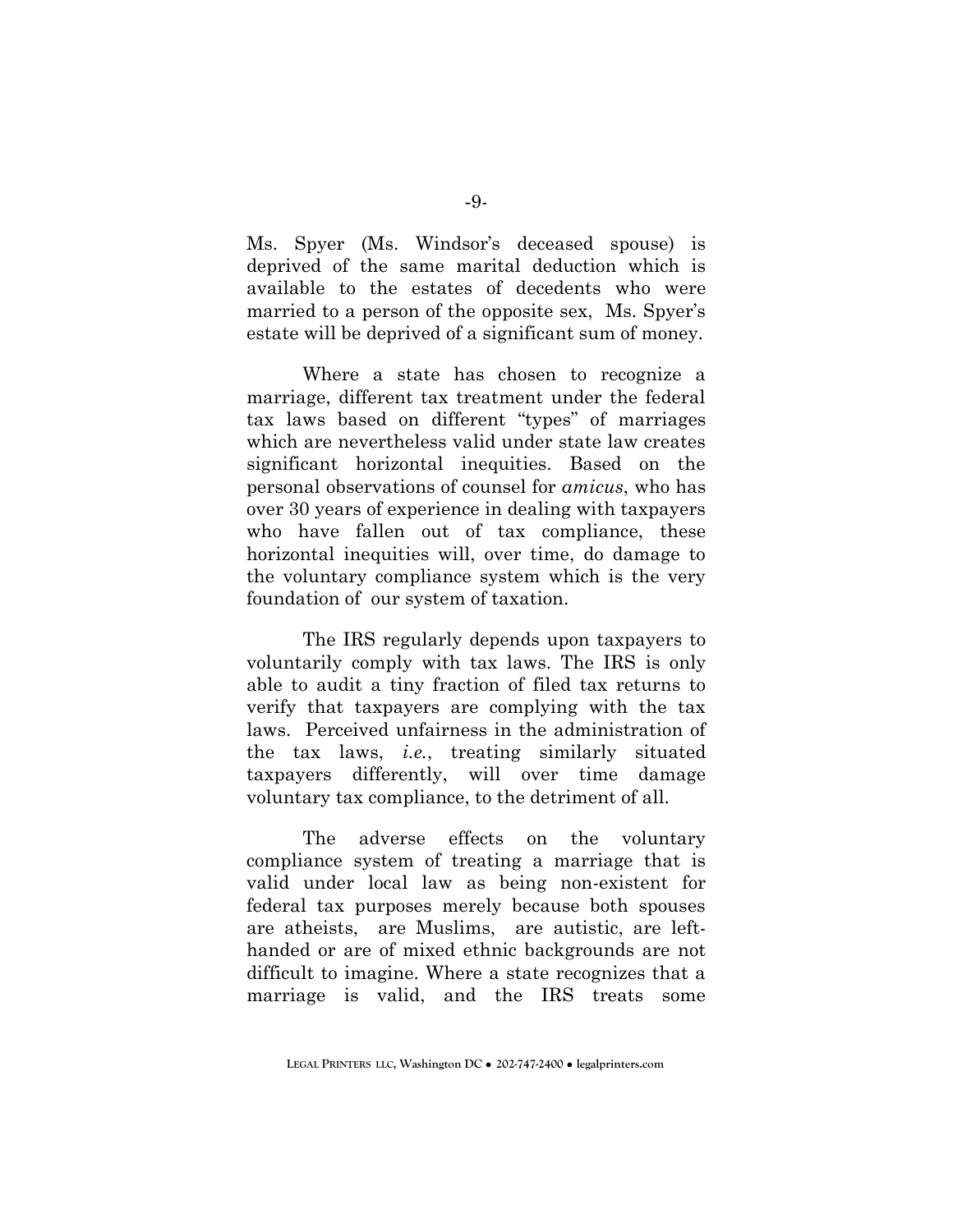marriages as valid and other marriages as not valid for purposes of the tax laws for discriminatory reasons, resentment by those who believe that this discrimination is unfair and improper will result in a decrease in tax compliance.

## **C. Under DOMA Same Sex Couples Who Are Validly Married Under State Law Are Deprived of Benefits Under the Tax Laws**

Because the word "spouse" appears in so many different sections of the Internal Revenue Code, it is impossible to list here all of the tax "benefits" that are lost by same sex spouses as the result of DOMA. Some of these benefits are obvious, such as the availability of the marital deduction for estate tax purposes, which is at issue in this case.

Other benefits, some of which may be less obvious, include the following. When a person dies and leaves their IRA to their "spouse," that "spouse" can receive more favorable tax treatment of the funds in the IRA than if the IRA was left to someone other than a "spouse." See the discussion on the IRS website at http://www.irs.gov/Retirement-Plans/Plan-Participant,-Employee/Retirement-Topics---Beneficiary (last viewed Feb. 28, 2013).

Another example is the availability of relief under section 66 in community property states. In community property states, one-half of all postmarital earnings of both spouses are deemed to be earned by each spouse. *See Poe v. Seaborn*, 282 U.S. 101 (1930), *United States v. Mitchell, supra*. If the spouses file separate returns, each must include as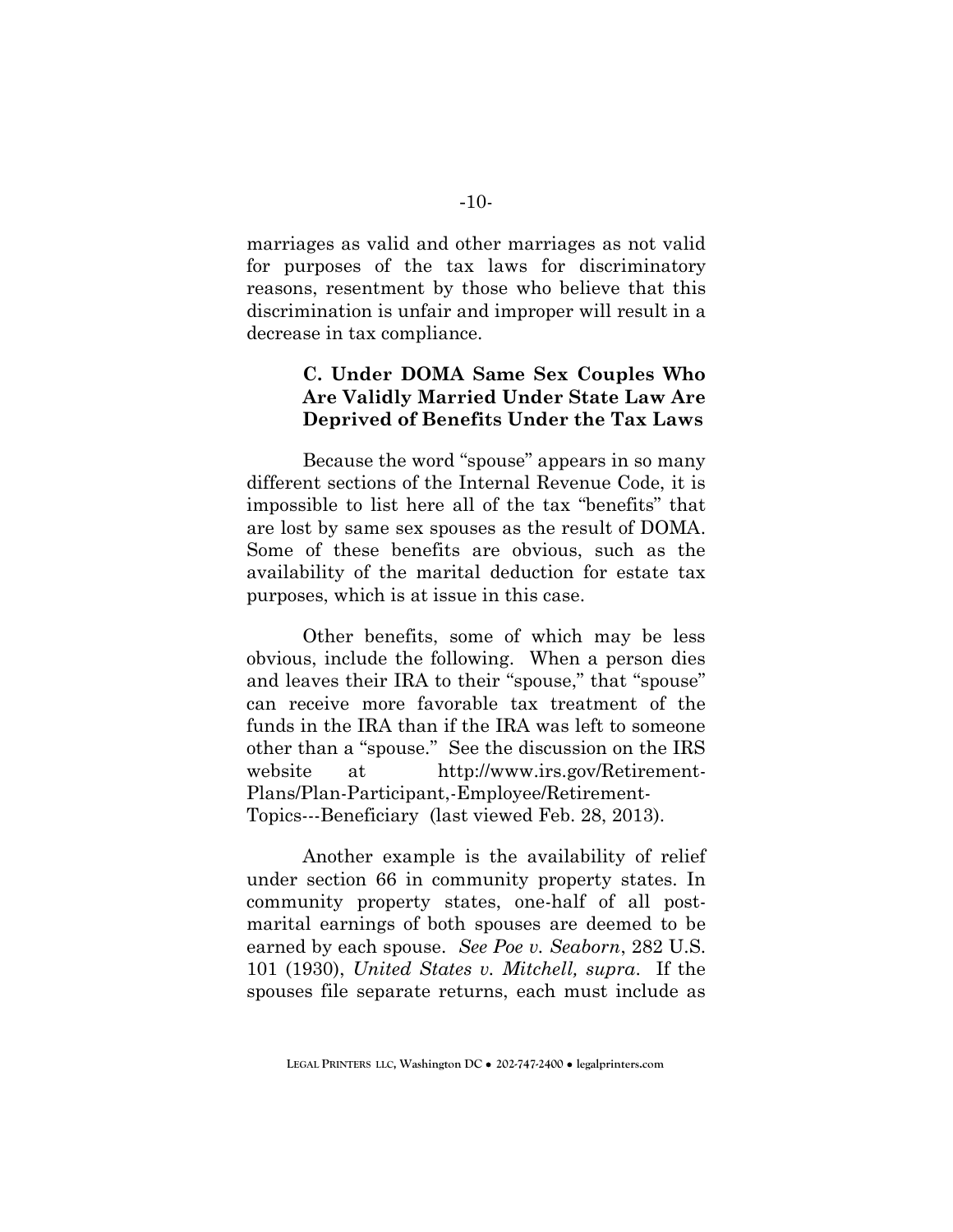income their one-half share of community income, even if all of the income in question was physically earned by one spouse.

Sometimes, where spouses in a community property file separate income tax returns, one spouse ("Spouse A") will fail to disclose all of their income to the other spouse ("Spouse B"), resulting in an understatement of tax by Spouse B. Legally, one-half of that undisclosed income must be reported on the tax return of Spouse B. *Poe v. Seaborn, supra*.

Section 66(c) allows Spouse B to avoid paying taxes on their one-half share of community income that was earned by Spouse A if Spouse B did not know about the unreported income and meets certain other requirements. If DOMA were to apply to the Internal Revenue Code, same sex spouses in community property states would be ineligible for relief under section 66(c). These same sex spouses would end up having to pay income tax on income that they never received or controlled.

These are but two of many examples of how same sex married couples would be penalized if DOMA were to apply to the administration of the federal tax laws.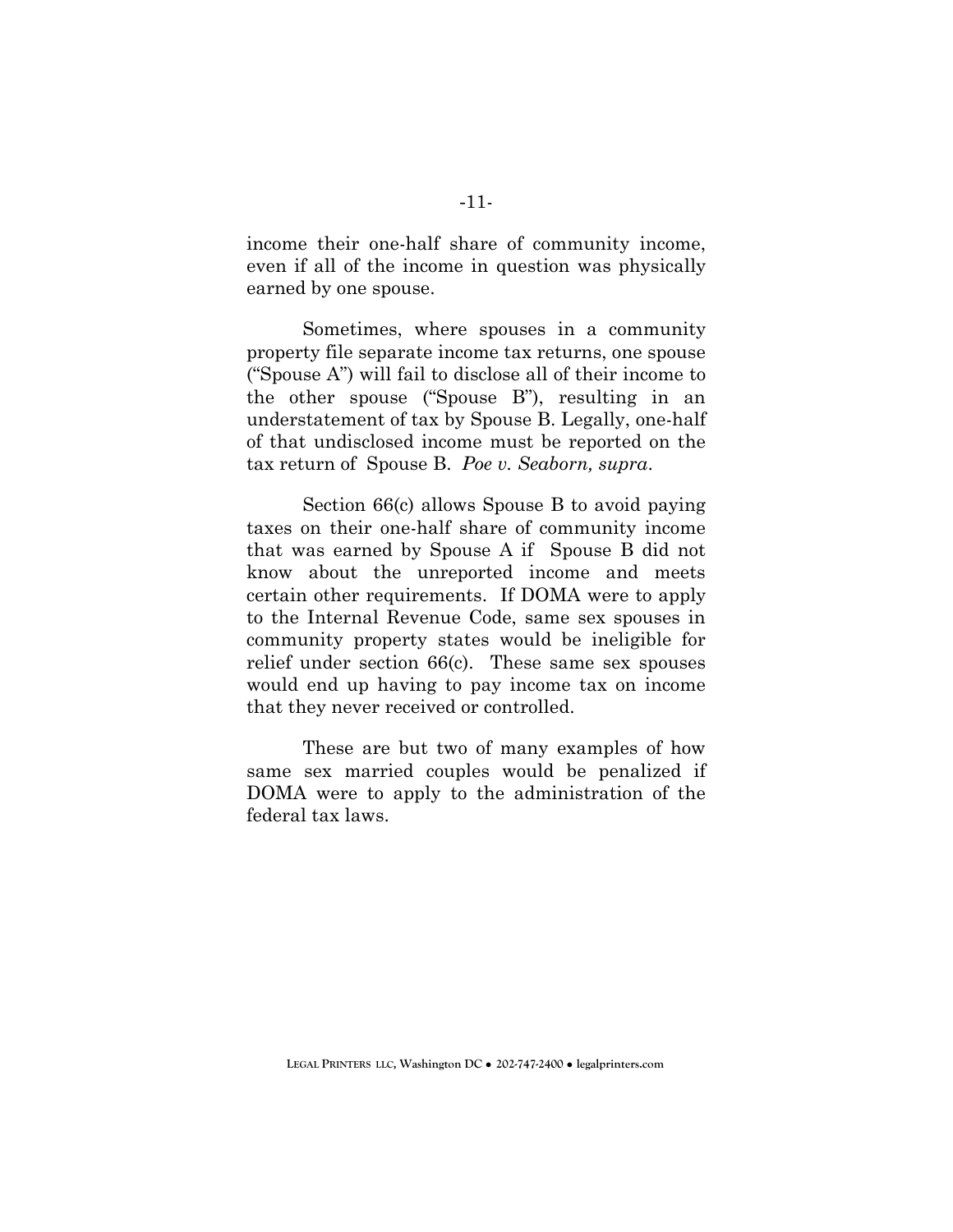## **D. Under DOMA The IRS Is Deprived of the Ability to Deal with Abuses of the Tax Laws**

Treating couples who are validly married under local law as not being married for purposes of the federal income tax laws will also deprive the IRS of the ability to deal with abuses of the tax laws in certain circumstances. For example, section 267 of the Code provides special rules for dealing with transactions between "related" taxpayers. These rules are designed to prevent related taxpayers from engaging in certain conduct and claiming certain tax benefits in situations that Congress deemed it inappropriate to claim these tax benefits.

These rules apply to "family" members. Section 267(c)(4) defines a family to include a "spouse." Treating a person who is validly married under state law as if they are not a "spouse" for purposes of section 267 can result in same sex married couples being able to engage in transactions and claim losses that would be prohibited if the marriage was treated as valid for federal income tax purposes.

For example, if the sale of stock by a person to his or her spouse results in a loss, section 267 prevents the person selling the stock from claiming this loss on their tax return. This rule prevents spouses from selling assets to each other to obtain the benefit tax losses. Under DOMA, same sex couples who are married can sell assets to each other and claim losses from such sales on their tax returns.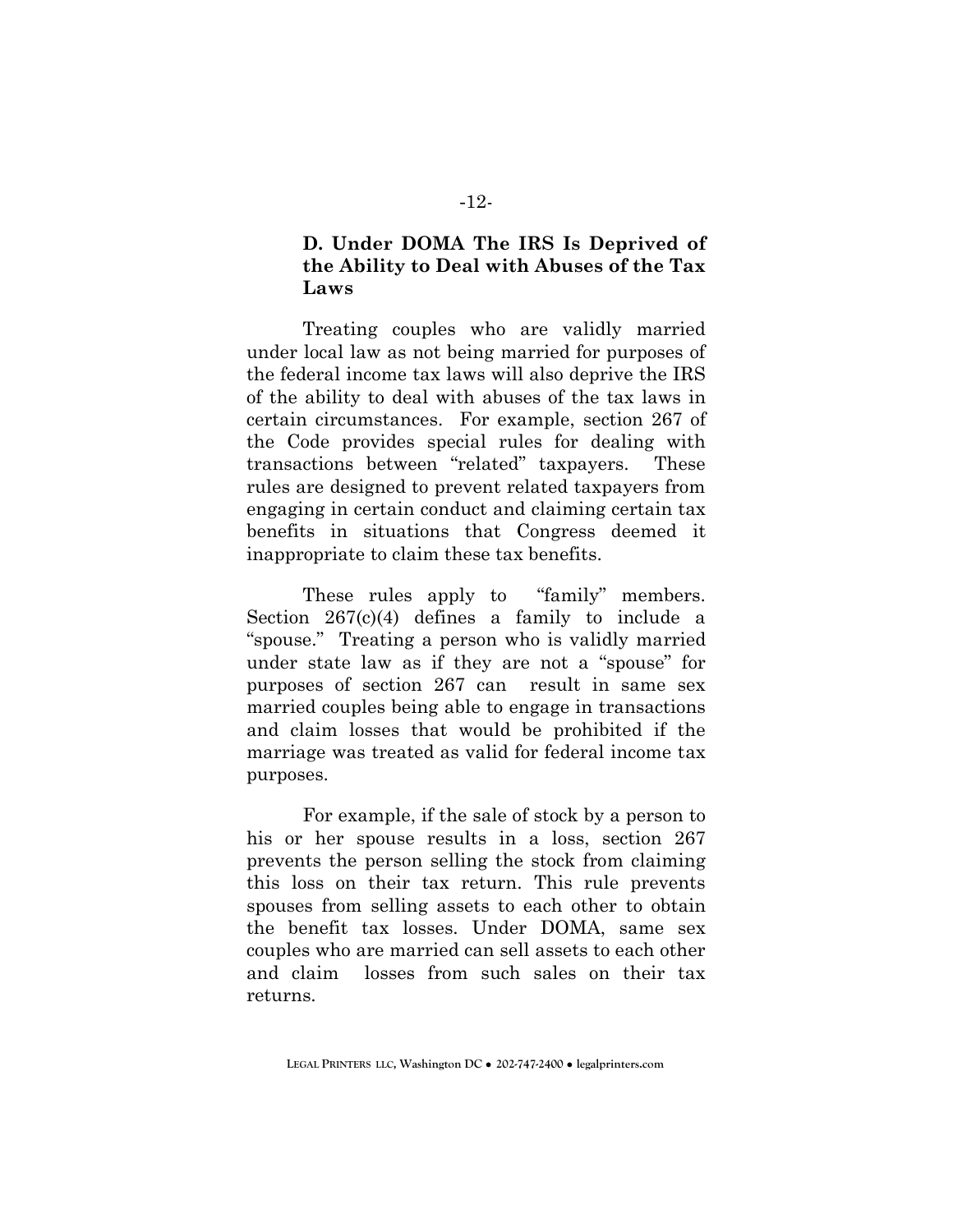Similarly, section 4975 of the Code imposes an excise tax on certain types of "prohibited transactions" involving pension plans. Certain persons, including the "spouses" of those persons, are penalized if they engage in certain types of conduct. If DOMA were to apply to the administration of the federal tax laws, same sex spouses would not be prohibited from engaging in these types of prohibited transactions.

Thus, for example, if a fiduciary of pension plan sells assets of the pension plan to himself or herself, or to his or her spouse, such a sale is a "prohibited transaction" which is taxed under section 4975. Under DOMA, a pension plan fiduciary who is married to a spouse of the same sex could sell pension plan assets to his or her spouse without penalty.

> **E. Under DOMA, Where State Law Recognizes Same Sex Marriages and Bestows the Same Privileges and Obligations Under The Tax Laws on All Couples Who Are Married Under State Law, Same Sex Married Couples in these States Are Subject to Inconsistent Treatment By Federal and State Taxing Agencies**

Under DOMA, if a state has an income tax system which is similar to the federal income tax system (but which treats a same sex married couple as "spouses" for state income laws), then same sex couples who are validly married under state law must deal with two sets of rules which will often be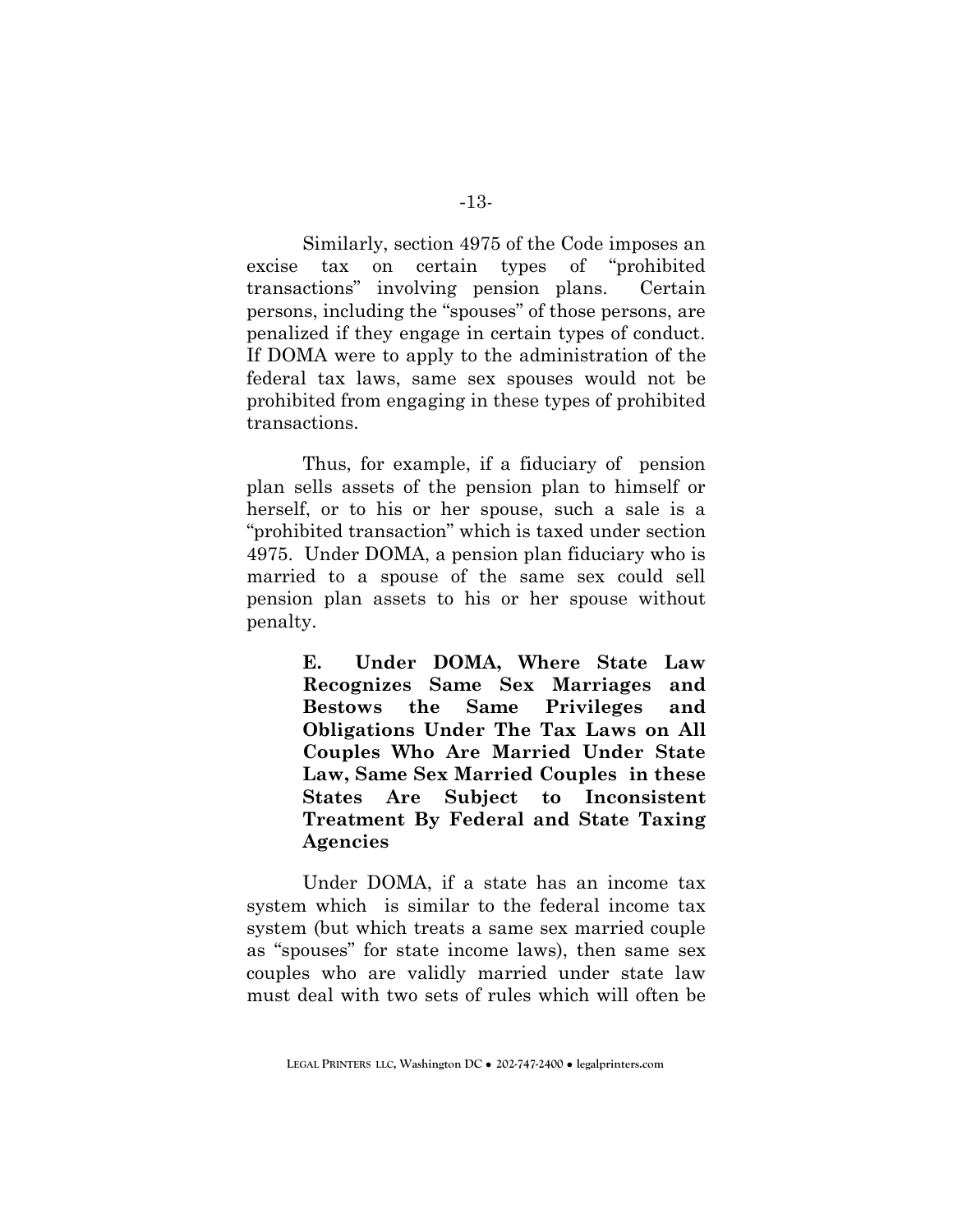wildly inconsistent. For example, the Internal Revenue Code requires the inclusion in gross income of any alimony received by a spouse under a divorce or separation instrument. 26 U.S.C. §71(b)(1)(A). How will alimony received under a valid divorce decree under State law be taxed at the federal level if the Federal government did not recognize the marriage in the first place? However it is taxed at the federal level, it will almost certainly be different than how it is taxed at the state level, since section 71 applies only to "spouses" and former "spouses."

Similarly, Section 417 of the Code deals with elections to waive a qualified joint and survivor annuity or a pre-retirement survivor annuity in retirement plans where the spouse must consent to the waiver. With conflicting rules at the federal and state level, it will be difficult to deal with such situations.

Faced with such conflicting rules for their citizens, states will have to make a choice between adopting the definition of marriage that they see fit and dealing with the consequences of not having it recognized by the Federal government, or adopting the Federal Definition of marriage under DOMA.